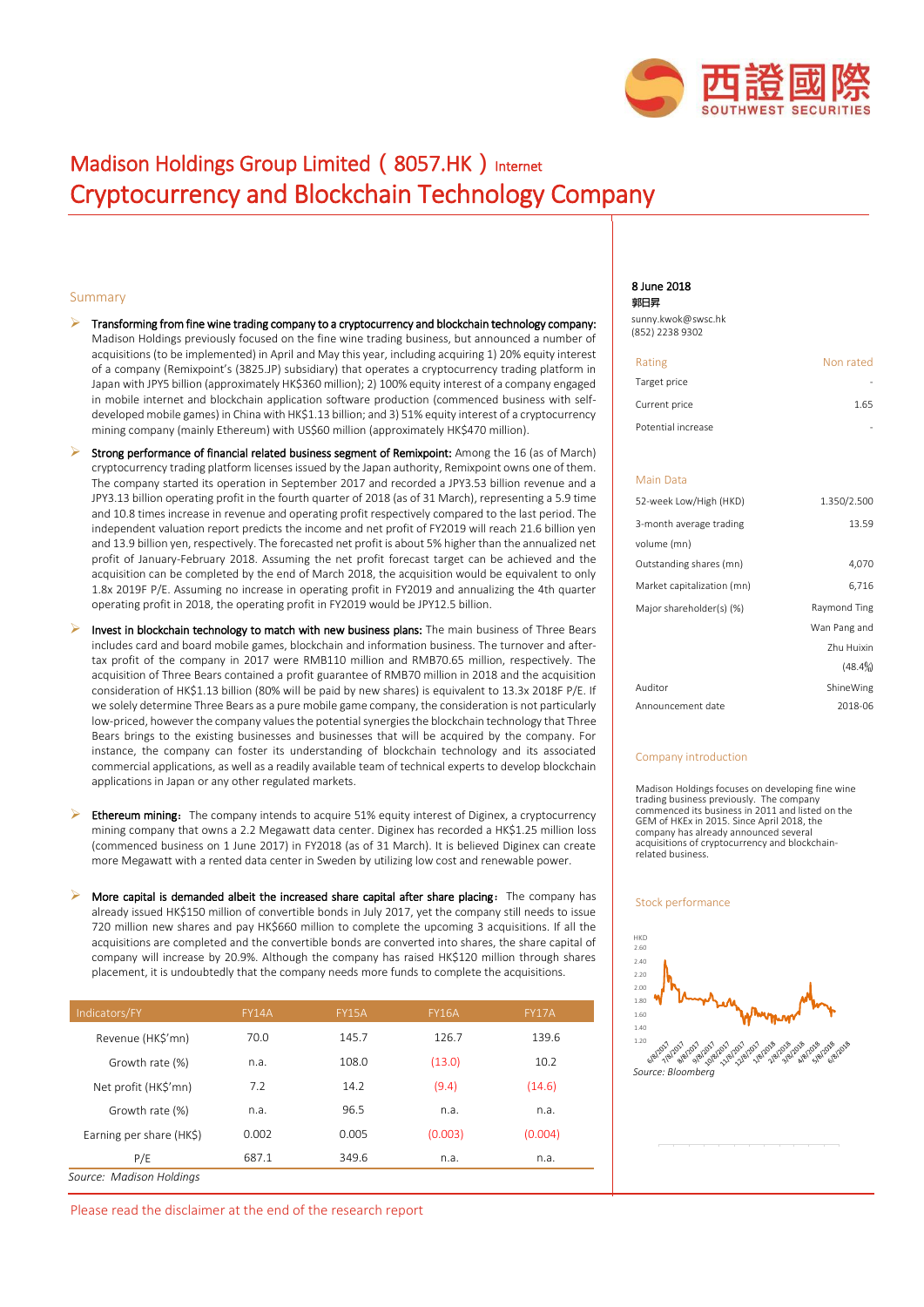

## Table 1: Remixpoint (3825.JP) performance

| In JPY million                                      | 1QFY18 | 2QFY18 | 3QFY18  | 4QFY18 |
|-----------------------------------------------------|--------|--------|---------|--------|
| Financial related business segment income           | 287    | 218    | 510     | 3,533  |
| Financial related business segment operating profit | 219    | 116    | 265     | 3.132  |
| Operating profit from other business segments       | 254    | 239    | 367     | 3,015  |
| Operating profit of Remixpoint                      | 174    | 152    | 257     | 2,829  |
| Profit attributable to Remixpoint shareholders      | 117    | 129    | $558**$ | 1.489  |

*Source: Madison Holdings*

\* Without deducting company expense

\*\* Net non-operating profit is JPY360 million.

## Table 2: Performance of the PRC project (Shenzhen Three Bears Technology)

| In RMB million    | 2016 | 2017  |
|-------------------|------|-------|
| Revenue           | 18.2 | 109.7 |
| Profit before tax | 7.7  | 70.6  |
| Profit after tax  | 5.8  | 70.7  |
| Net profit        | n.a. | 6.0   |

*Source: Madison Holdings*

## Figure 1: Price of Ethereum



*Source*:*Bloomberg*

# Table 3: Changes in share capital

|                                                                    | <b>Shares</b> |
|--------------------------------------------------------------------|---------------|
| Number of shares as of 31 March                                    | 4,000,000,000 |
| Share placing on 23 April at HK\$1.7 per share                     | 70,056,000    |
| Current shares outstanding                                         | 4,070,056,000 |
| Issue shares at HK\$1.8 to acquire Three Bears Technology          | 502,844,440   |
| Issue shares at HK\$1.84 to acquire Diginex                        | 213,252,717   |
| Convertiable bond matured in July 2022 (conversion price HK\$1.10) | 136,363,636   |
| Total number of shares after the completion of the acquistions     | 4,922,516,793 |
| Source: Madison Holdings, Southwest securities                     |               |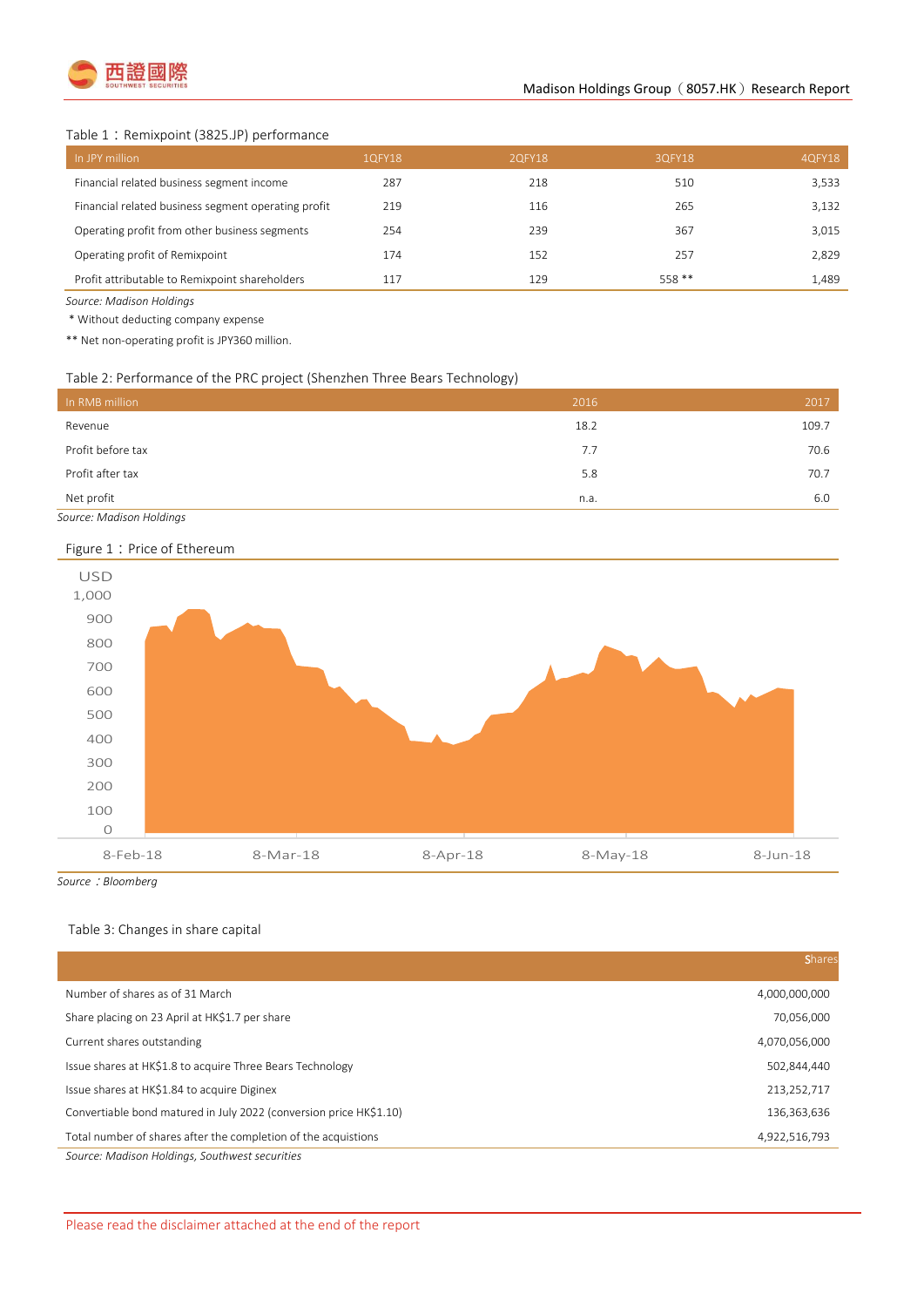

# Madison Holdings Group  $(8057.HK)$  Research Report

## Table 4: Financial information

| <b>Financial Statememt</b>                       |                     |                           |              |              | <b>Balance Sheet</b> |                                                 |             |                        |         |             |
|--------------------------------------------------|---------------------|---------------------------|--------------|--------------|----------------------|-------------------------------------------------|-------------|------------------------|---------|-------------|
| As of 31 March (HK\$'mn)                         | <b>FY14A</b>        | FY15A                     | <b>FY16A</b> | FY17A        | 9MFY18A              | As of 31 March (HK\$'mn)                        | FY14A       | FY15A                  | FY16A*  | FY17A*      |
| Revenue                                          | 70.0                | 145.7                     | 126.7        | 139.6        | 125.2                | Plant and equipment                             | 3           | 4.2                    | 5.6     | 7.6         |
|                                                  |                     |                           |              |              |                      | Other                                           | 3.1         | 3.7                    | 0.9     | 2.4         |
| Cost of sales                                    | (45.4)              | (105.6)                   | (93.7)       | (111.6)      | (95.3)               | Non current asset                               | 6.1         | 8                      | 6.6     | 10          |
| Gross profit                                     | 24.7                | 40.1                      | 33           | 28           | 29.9                 |                                                 |             |                        |         |             |
|                                                  |                     |                           |              |              |                      | Inventories                                     | 31.3        | 24.2                   | 41.5    | 51.4        |
| Other income                                     | $\circ$             | 1.4                       | 12.7         | 1.5          | 2.1                  | Trade and other receivables                     | 6.6         | 15.7                   | 34.9    | 47.4        |
| Selling and distribution<br>expenses             | (10.3)              | (13)                      | (13.5)       | (14.4)       | (12.5)               | Bank balances and cash                          | 13.2        | 28                     | 46.4    | 52.4        |
| Administrative cost                              | (5.8)               | (10.5)                    | (39.2)       | (30.3)       | (30.5)               | Others                                          | $\mathbb O$ | 0                      | 1.2     | 1.7         |
| Change in fair value of<br>exchangeable bonds    | $\mathbf 0$         | $\circ$                   | $\circ$      | $\mathbb O$  | (151.1)              | Current asset                                   | 51.2        | 67.9                   | 124     | 153         |
| Finance costs                                    | $\mathsf{O}\xspace$ | (0.7)                     | $\circ$      | $\mathbb O$  | (4.1)                |                                                 |             |                        |         |             |
| Profit/(Loss) before tax                         | 8.7                 | 17.3                      | (7.1)        | (15.2)       | (166.2)              | Trade and other payables                        | 4.2         | 11.6                   | 5.1     | 8.7         |
|                                                  |                     |                           |              |              |                      | Others                                          | 15.7        | 12.5                   | 0.5     | $\mathbf 0$ |
| Income tax                                       | (1.5)               | (3.0)                     | (2.2)        | 0.4          | 0.3                  | <b>Current liabilities</b>                      | 19.8        | 24.1                   | 5.5     | 8.7         |
| Profit after tax                                 | 7.2                 | 14.3                      | (9.3)        | (14.8)       | (165.9)              |                                                 |             |                        |         |             |
|                                                  |                     |                           |              |              |                      | Non current liabilities                         | $\mathbb O$ | $\mathsf{O}\xspace$    | $\circ$ | $\circ$     |
| Non-controlling interests                        | $\mathsf O$         | (0.2)                     | (0.1)        | 0.2          | 20.1                 |                                                 |             |                        |         |             |
| Profit attribute to the owners<br>of the company | 7.2                 | 14.2                      | (9.4)        | (14.6)       | (145.8)              | Equity attributable to owners of<br>the Company | 37.5        | 51.7                   | 124.5   | 148.8       |
|                                                  |                     |                           |              |              |                      | Non-controlling interests                       | $\mathbb O$ | 0.2                    | 0.5     | 5.4         |
| Earning per share (HK\$)                         | 0.002               | 0.005                     | (0.003)      | (0.004)      | (0.036)              | Total equity                                    | 37.5        | 51.8                   | 125     | 154.2       |
| Dividend per share (HK\$)                        | 0                   | $\mathsf O$               | $\circ$      | $\mathbb O$  | $\mathbb O$          |                                                 |             |                        |         |             |
|                                                  |                     |                           |              |              |                      | Face value of share (HK\$)                      | 0.013       | 0.017                  | 0.031   | 0.037       |
|                                                  |                     | <b>Cashflow Statement</b> |              |              |                      |                                                 |             |                        |         |             |
| As of 31 March (HKS'mn)                          | FY14A               |                           | FY15A        | <b>FY16A</b> | FY17A                |                                                 |             | <b>Financial ratio</b> |         |             |

| (15.2)<br>Revenue growth (%)<br>Gross profit growth (%)<br>(19.9)<br>Growth on profit before tax (%)<br>Growth on net profit (%) | FY14A<br>n.a.<br>n.a.<br>n.a.<br>n.a.                          | FY15A<br>108<br>62.4<br>99.8<br>96.5 | <b>FY16A</b><br>(13.0)<br>(17.8)<br>n.a. | FY17A<br>10.2<br>(15.2)<br>114.5 |
|----------------------------------------------------------------------------------------------------------------------------------|----------------------------------------------------------------|--------------------------------------|------------------------------------------|----------------------------------|
|                                                                                                                                  |                                                                |                                      |                                          |                                  |
|                                                                                                                                  |                                                                |                                      |                                          |                                  |
|                                                                                                                                  |                                                                |                                      |                                          |                                  |
|                                                                                                                                  |                                                                |                                      |                                          |                                  |
|                                                                                                                                  |                                                                |                                      |                                          |                                  |
|                                                                                                                                  |                                                                |                                      | n.a.                                     | 54.7                             |
|                                                                                                                                  |                                                                |                                      |                                          |                                  |
| Gross profit margin (%)                                                                                                          | 35.3                                                           | 27.5                                 | 26                                       | 20                               |
| Profit margin before tax (%)                                                                                                     | 12.4                                                           | 11.9                                 | (5.6)                                    | (10.9)                           |
| Net profit margin (%)                                                                                                            | 10.3                                                           | 9.7                                  | (7.5)                                    | (10.5)                           |
|                                                                                                                                  |                                                                |                                      |                                          | (9.1)                            |
|                                                                                                                                  |                                                                |                                      |                                          |                                  |
| <b>ROE (%)</b>                                                                                                                   | 19.2                                                           | 27.4                                 |                                          | (9.8)                            |
|                                                                                                                                  |                                                                |                                      |                                          |                                  |
| Inventory turnover                                                                                                               | n.a.                                                           | 96                                   | 127.9                                    | 151.8                            |
| Account receivable turnover                                                                                                      | n.a.                                                           | 27.9                                 | 72.9                                     | 107.7                            |
|                                                                                                                                  |                                                                |                                      |                                          |                                  |
|                                                                                                                                  | 2.6                                                            | 2.8                                  | 22.4                                     | 17.6                             |
|                                                                                                                                  |                                                                |                                      |                                          |                                  |
| Quick ratio                                                                                                                      | 1                                                              | 1.8                                  | 14.9                                     | 11.7                             |
|                                                                                                                                  |                                                                |                                      |                                          | Net cash                         |
|                                                                                                                                  |                                                                |                                      |                                          |                                  |
| Interest coverage ratio                                                                                                          | Net interest<br>income                                         | 24.2                                 | Net interest<br>income                   | Net interest<br>income           |
|                                                                                                                                  | <b>ROA (%)</b><br>Current ratio<br>Net debt to asset ratio (%) | (27.4)<br>12.6<br>Net Cash           | 18.9<br>Net cash                         | (7.1)<br>(7.6)<br>Net cash       |

*Source: Madison Holdings* \* *Reconstructured*

Please read the disclaimer attached at the end of the report